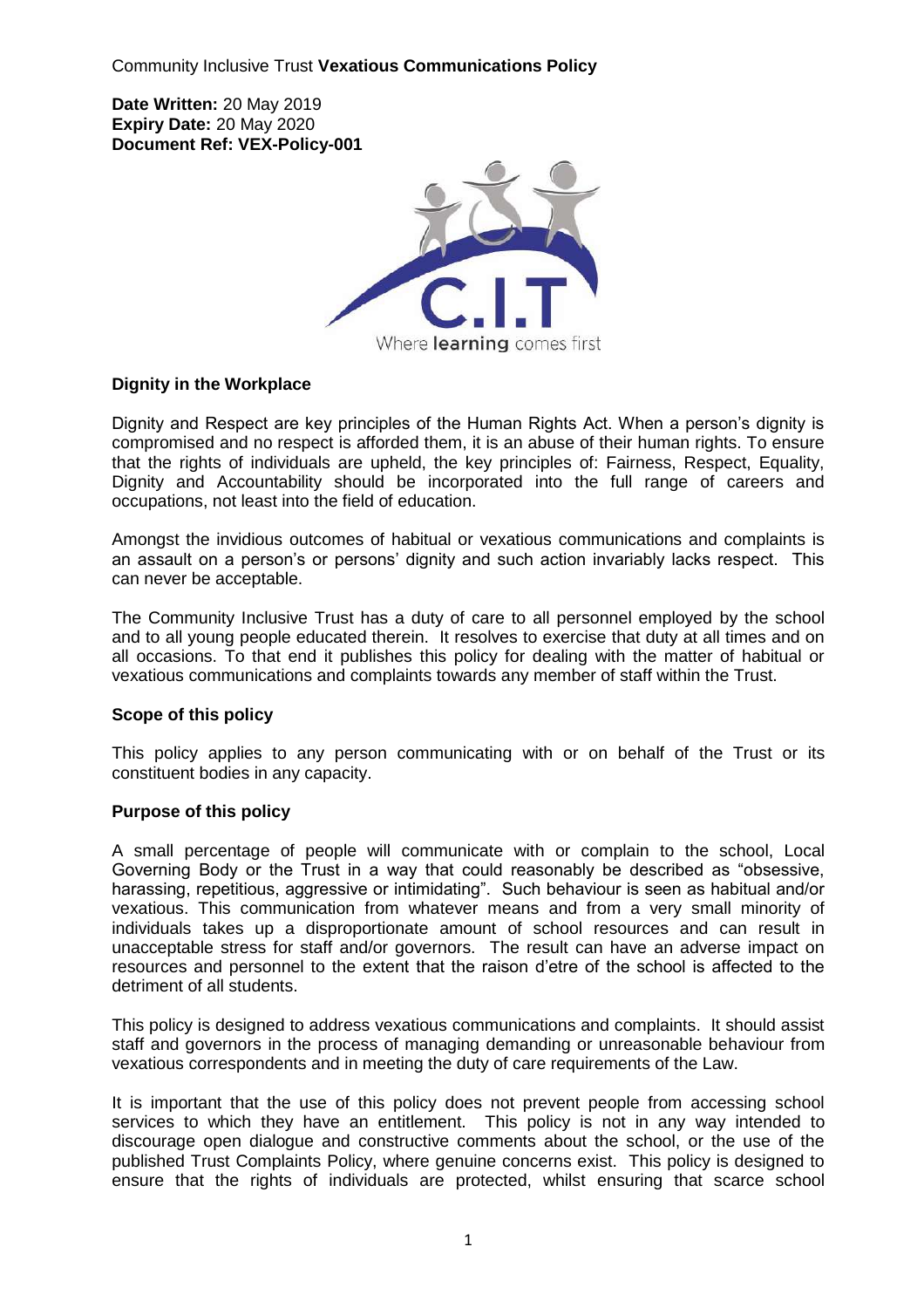### **Date Written:** 20 May 2019 **Expiry Date:** 20 May 2020 **Document Ref: VEX-Policy-001**

resources are used fairly and effectively and that all staff and governors receive a reasonable degree of protection from the stress that can be caused by vexatious communication and/or complaints.

This procedure is not designed to address violent or threatening behaviour which requires an urgent and often immediate response.

# **Defining vexatious communications and/or complaints**

Vexatious complaints and communications are characterised as behaviour which may be described as, "obsessive, persistent, harassing, repetitious, aggressive or intimidating", and/or behaviour which:

- Displays an insistence on pursuing unmeritorious issues and/or unrealistic outcomes beyond all reason;
- Displays an insistence upon pursuing meritorious complaints or issues in an unreasonable manner;
- Can be seen as taking a "scatter gun" approach, with copies of letters, texts, or emails being sent to several recipients on a regular or frequent basis;
- Results in repeated and/or frequent requests for information, whether or not those requests are made under the access to information legislation.

# **Using the Policy**

The use of habitual and/or vexatious communication and/or complaint against any person employed by or under education at schools within the Trust is unacceptable. The Trust intends to act firmly but fairly in dealing with any reported behaviour. The following action should be undertaken under the following circumstances:

- 1. **Habitual or Vexatious Communication and/or complaint against a member of staff.** The member or members of staff affected should, as soon as vexatious behaviour is identified, report this to the Headteacher/Head of School. The Headteacher/Head of School should:
	- a. Communicate with the correspondent/complainant expressing his or her concern on the matter and drawing reference to the Trust's Complaints Policy and the Vexatious Communications Policy.
	- b. Invite the correspondent/complainant to cease all vexatious communication with the school.
	- c. Propose that the correspondent/complainant should, if appropriate, lodge a complaint in accordance with the Trust's Complaints Policy and for that complaint to be dealt with under the laid down procedure.
	- d. Inform the correspondent/complainant that if the vexatious communication to the school does not cease, the matter will be forwarded to the Local Governing Body, or SLT in the case of CIT Central staff.
	- e. Inform the Chair of the Governing Body (SLT for CIT Central staff) of his or her action.
- 2. **Habitual or Vexatious communication and/or complaint against the Headteacher.** The Headteacher/Head of School should, as soon as vexatious behaviour is apparent:
	- a. Report this to the Chair of the Governing Body and inform the Senior Leadership Team. (SLT for CIT Central staff.)